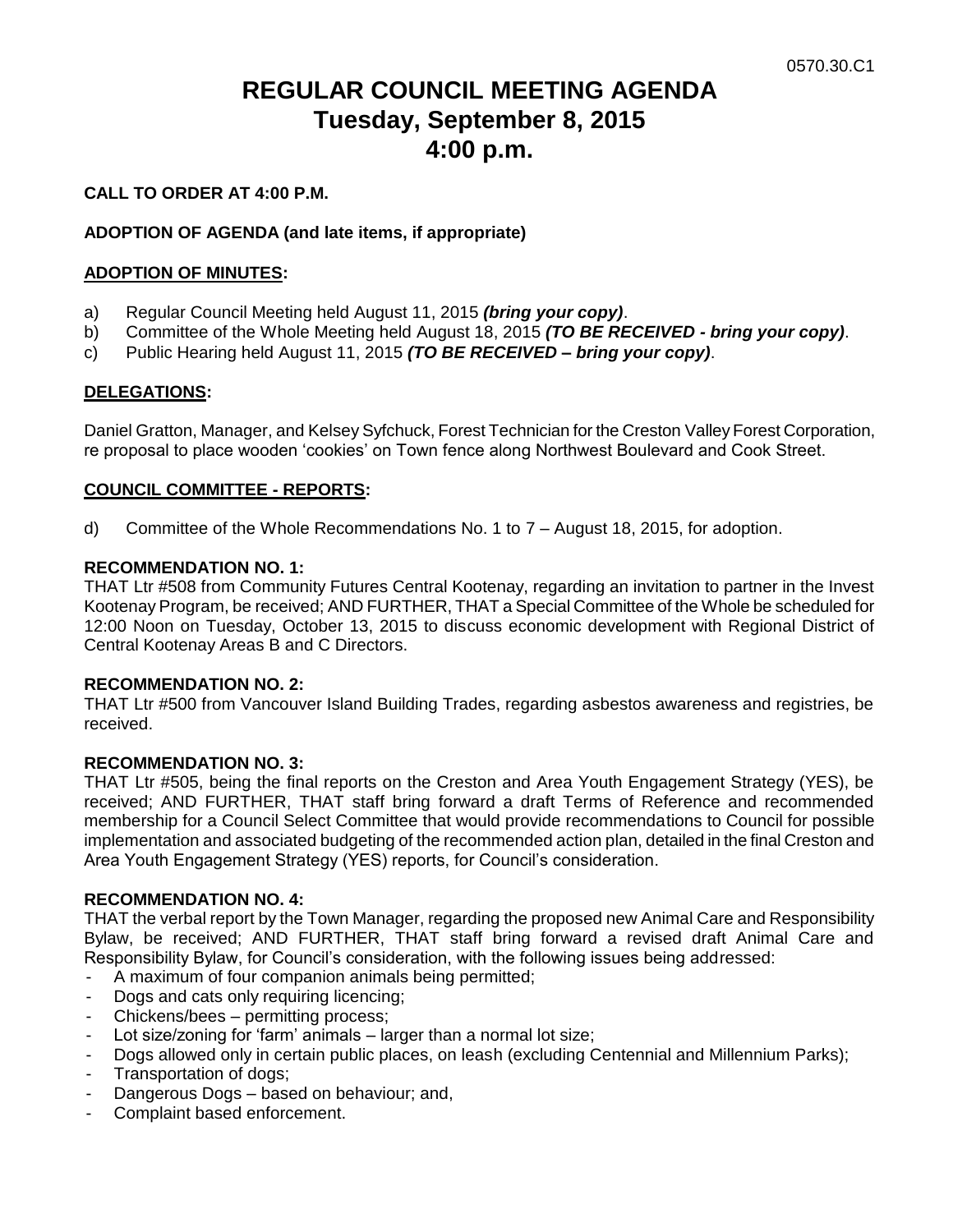# **RECOMMENDATION NO. 5:**

THAT Ltr #513 from the Town Manager, regarding public communications regarding emergency events in the Town of Creston and area, be received.

#### **RECOMMENDATION NO. 6:**

THAT the verbal report by the Town Manager, regarding information on a legal decision with respect to reciting a prayer prior to the commencement of council meetings, be received.

### **RECOMMENDATION NO. 7:**

THAT the verbal report by the Town Manager, regarding Council's 2013 – 2015 Corporate Strategic Plan, be received; AND FURTHER, THAT Council authorizes the deletion of the following from the 2013 – 2015 Corporate Strategic Plan:

- Review of 2011 Accomplishments (in Summary);
- Review of 2012 Accomplishments (in Summary); and,
- Council's Visioning for 2017.

#### **Pg. Item**

- 4. Ltr #530 and Ltr #494 from the Creston Valley Forest Corporation, re request to erect wooden 'cookies', painted by Grade 5 elementary school students, on the Town's fence along Northwest Boulevard and Cook Street (subject to the Town being relieved of all responsibility regarding maintenance or liability with respect to the 'cookies' being displayed on Town property.)
- 8. Ltr #539 from the Local Government Intern, re proposed Terms of Reference for a Youth Engagement Strategy (YES) Select Committee.
- 10. Ltr #538 from Union of BC Municipalities, re the Fall 2015 intake for Community to Community (C2C) funding.
- 12. Ltr #522 from Peyton Harms, re public communication with respect to the World Education Games.
- 14. Ltr #524 from the Association of Kootenay & Boundary Local Governments, re 'Aging Kootenays Exploring Impacts and Opportunities' Workshop on October 7, 2015.
- 16. Ltr #536 from the Town Manager, re draft amendment to the Council Remuneration Policy.
- 22. Ltr #535 from the Fire Chief, re fire engine response to Regional District of Kootenay Boundary.
- 26. Ltr #509 from Erik Heykamp, Er-Conn Development Inc. & Garden Bakery 1977 Ltd., re freight access to the rear of 1025 Canyon Street, to accommodate new bakery at that location. (See Ltr #451 dated June 7, 2011 from the Manager of Engineering regarding this same request in 2011.)
- 36. Ltr #529 from the Director of Finance and Corporate Services, re Resolution on Interface Wildfire Proofing from West Kelowna, submitted for consideration at the 2015 UBCM Convention.
- 38. Ltr #543 from the Fire Chief, re response to medical emergencies.
- 54. Ltr #544 from the Director of Municipal Services, re rezoning application for  $227 12<sup>th</sup>$  Avenue North.
- 66. Ltr #541 from the Director of Municipal Services, re clarification of 'veterans and veteran's spouse' with respect to burial rights in the Veteran's section (referring to proposed Cemeteries Regulations and Operations Bylaw No. 1824, 2015).